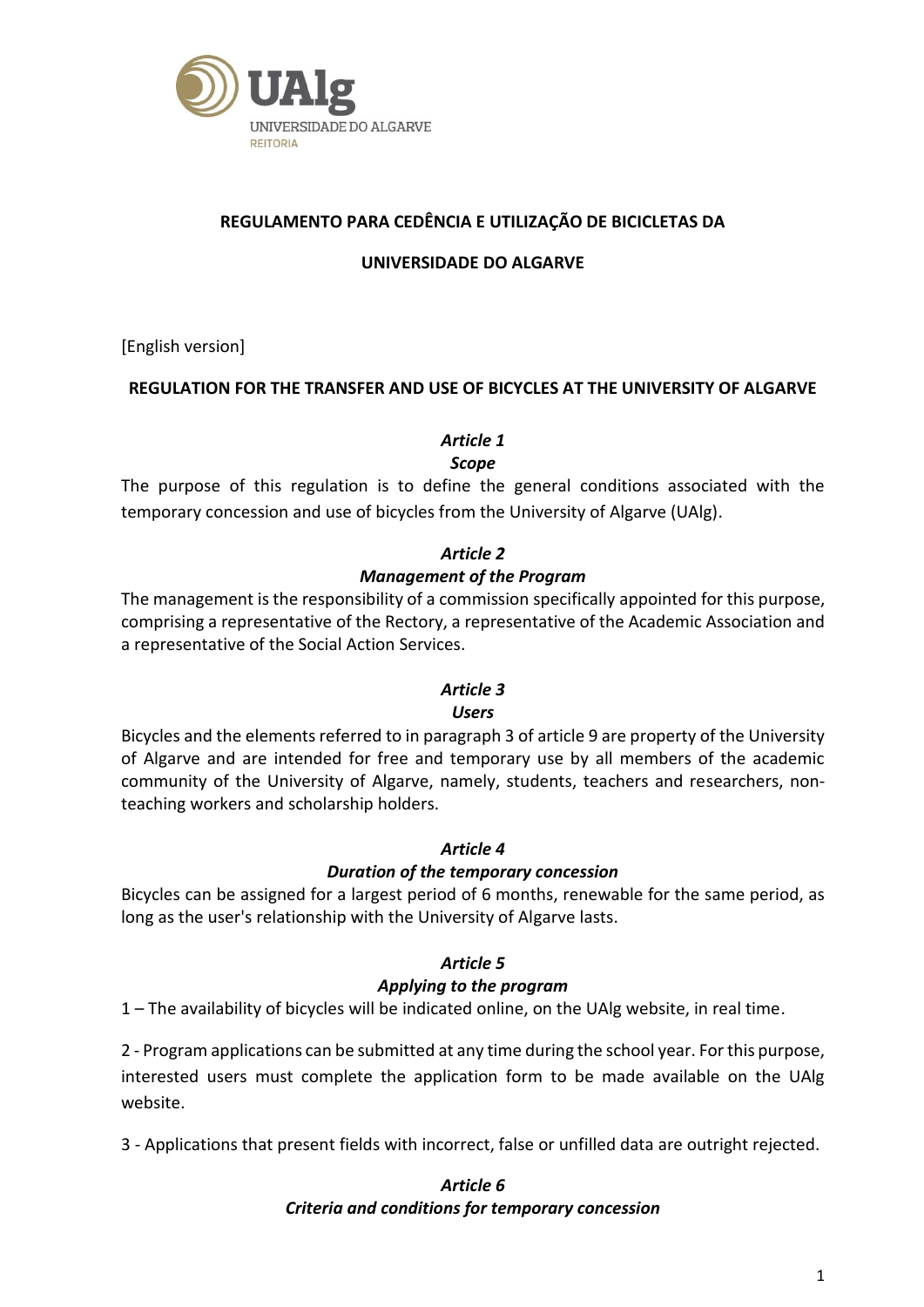

1 - The provision of bicycles to applicants will take into account the successive application of the following criteria:

- a) Belong to UAlg's academic community;
- b) Availability of bicycles;
- c) In the case of a waiting list, depending on the person's link to the UAlg, in the following order: scholarship holders, students, researchers, teachers or non-teaching workers, others;
- d) Length of the concession, favoring longer periods;
- e) Number of kilometers to be covered per month, favoring larger numbers;
- f) Entry order of the application, first in  $-$  first out.

2 – When signing the Term of acceptance / Responsibility, the user should show prove of having a civil liability and personal accident insurance.

#### *Article 7*

#### *Formalization of the temporary concession*

The formalization of the temporary transfer and use of UAlg bicycles comprises the procedures:

- a) Signing the Term of acceptance / Responsibility;
- b) Security deposit in the amount of € 30.00 (thirty euros);
- c) Proof of contracting civil liability and personal accident insurance.

## *Article 8*

#### *Insurance*

1 - Insurance against civil liability and personal accidents is mandatory and the responsibility of the user.

2 – The insurance policy referred to in the previous number must cover the payment of indemnities that are legally payable to the insured (user), for property and / or non-property damage resulting from bodily and / or material injuries accidentally caused to third parties (civil liability ), and personal injury to the user.

#### *Article 9 Bicycle delivery*

1 – Once candidates are selected, they will be informed by email.

2 - Failure to collect a bicycle within 15 days will be considered a withdrawal from the application and determines its assignment to the next candidate on the waiting list.

3 - The bicycle will be provided together with a padlock, helmet, lighting kit and a user kit, which includes, manual / leaflet about the program, map of the safe road network, list of authorized bicycle maintenance workshops and others that are considered relevant.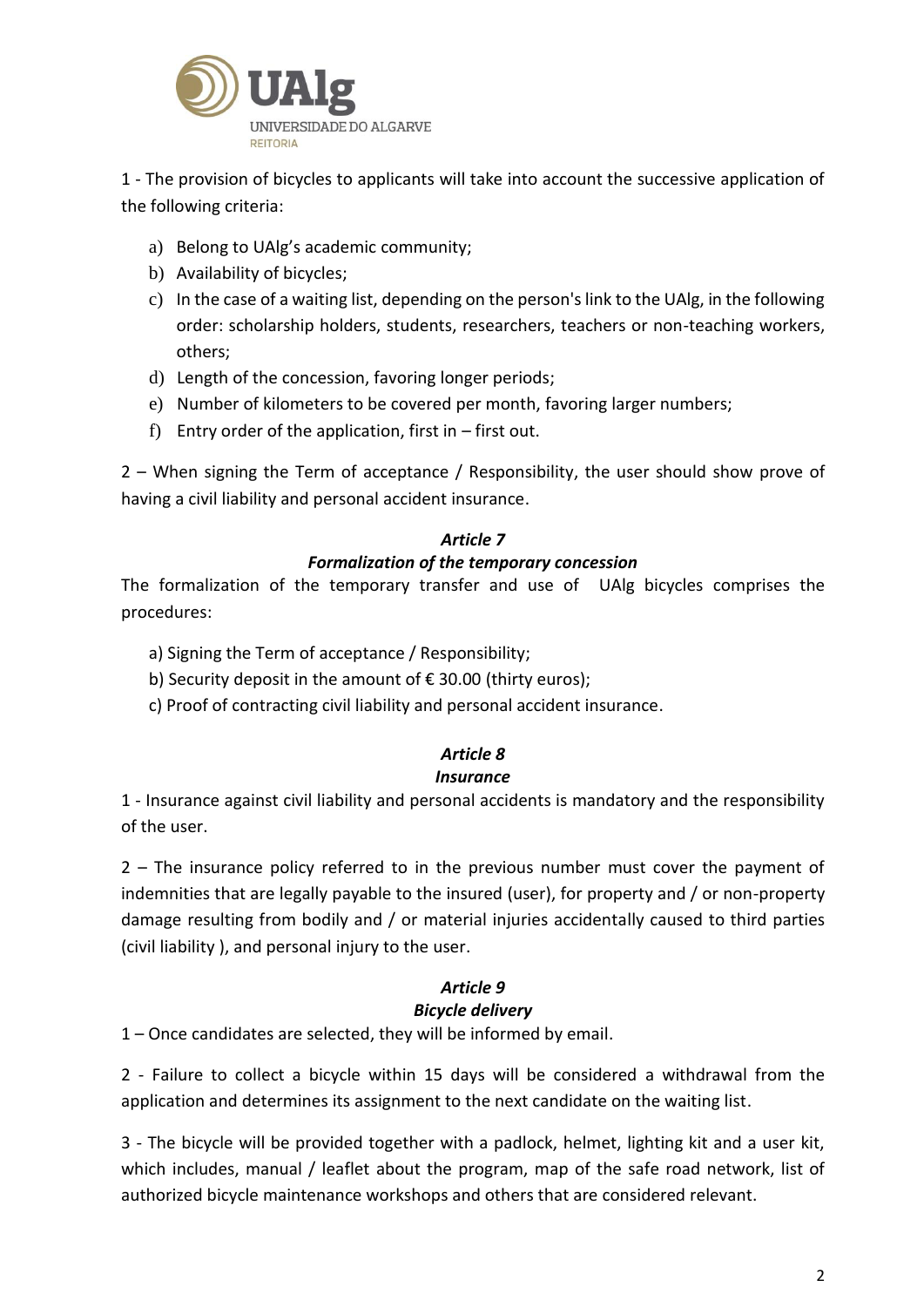

4 - The delivery of the bicycle is made by signing the UAlg's Term of acceptance / Responsibility, which includes, namely, the following information:

- a) Identification of the user;
- b) Bicycle number and condition;
- c) Responsibilities inherent in the personal and non-transferable use of the bicycle;
- d) Period of duration of the temporary concession;
- e) Proof of signing a civil liability and personal accident insurance policy provided by the University of Algarve, or other;
- f) Proof of security deposit;
- g) Declaration of knowledge and acceptance of the present Regulation and conditions for using UAlg bicycles.

## *Article 10*

#### *Return of the bicycles*

1 - At the end of the transfer period, the user must return the bicycle to a designated location, under penalty of civil and criminal liability.

2 - At the time of return, the bicycle must be in a state of conservation similar to that of its delivery, and the user must report any anomaly that it presents.

3 - The security deposit will be returned to the user, after verifying that the bicycle is in a similar state of repair as it was delivered..

#### *Article 11*

#### *Renewal of the concession contract*

The renewal of UAlg's temporary lease and use of bicycles will take into account the following assumptions:

- a) In case the user intends to extend the term of the concession contract under the terms provided for in article 4, he/she must formalize the request at least 10 days before the date of its termination.
- b) The request for extension of the contract is sent by email to the program management committee.
- c) Renewal requests will be analyzed, giving priority to rotation when bicycles have little or improper use.
- d) t is up to the managing entity of the program to establish other criteria that optimize the fleet, for the benefit of a greater number of users.

## *Article 12*

#### *Assistance and monitoring*

The assistance and monitoring service will be carried out as follows: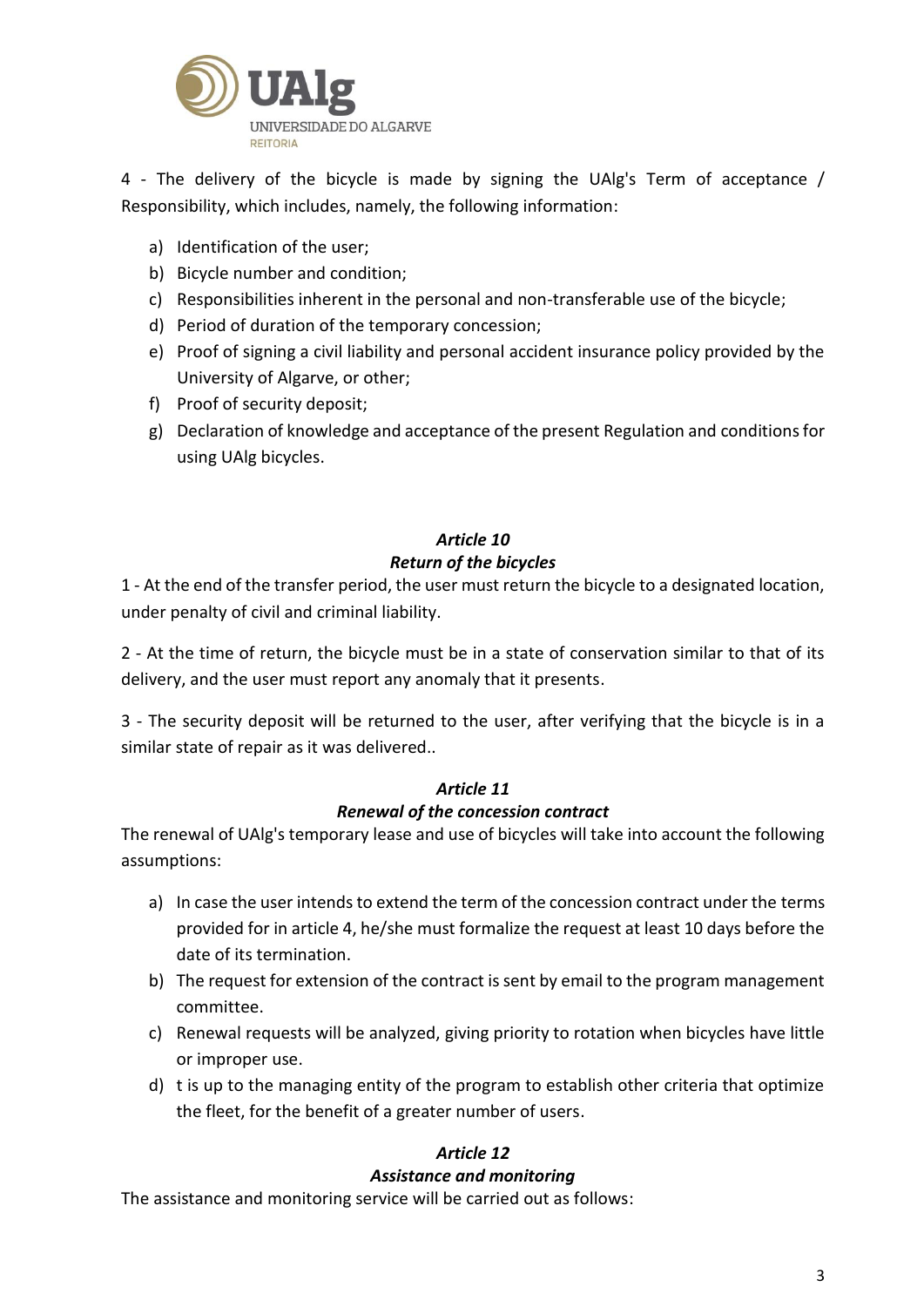

- a) The program operates throughout the school year, and the program's managing body may determine specific changes to the distribution, duly substantiated, namely related to adverse weather conditions or technical constraints.
- b) In the event of a malfunction or anomaly on the bicycle, the user must immediately inform the managing body and deliver the bicycle, by appointment, to one of the network repair shops..

#### *Article 13 User duties and obligations*

1 - The user is responsible for the bicycle during the term of the temporary lease and use of bicycles contract signed with UAlg, that is, between the date of its pickup and the respective delivery on site and the date scheduled for that purpose..

2 - The bicycle must be used in strict compliance with the rules contained in this regulation and the rules of the Highway Code relating to the circulation of bicycles, the user being fully responsible for compliance with legal obligations determined by any competent authority, administrative or police, including the need to wear a protective helmet, reflective vest or other type of equipment of the same nature.

3 - The user is solely responsible for any accidents or losses caused or suffered, on the driver, on the bicycle or on third parties, that occur during the period of use of the bicycle.

4 - The user must use the bicycle correctly, returning it in a state of conservation identical to the one in which it was delivered. Thus, in the act of lifting the user must check if the assigned bicycle is in good condition and if it finds any defect, report it immediately.

5 - The user undertakes, during the time of use, to park the bicycle in appropriate and safe places, always respecting the rules of the Highway Code and using existing public roads and cycle paths.

6 - The user undertakes to use the bicycle regularly.

7 - In the event of loss or theft, the user must report this fact to the program management committee, attaching a copy of the complaint submitted to the police authorities for this purpose.

8 - The use of the bicycle for profit, commercial or other professional use is prohibited, as well as the loan, rental, sale or assignment to third parties.

9 - Disassembly and / or partial or total alteration of the assigned bicycle is prohibited.

10 - The user undertakes to appear on the date, place and time communicated to verify the condition of the bicycle and elements provided.